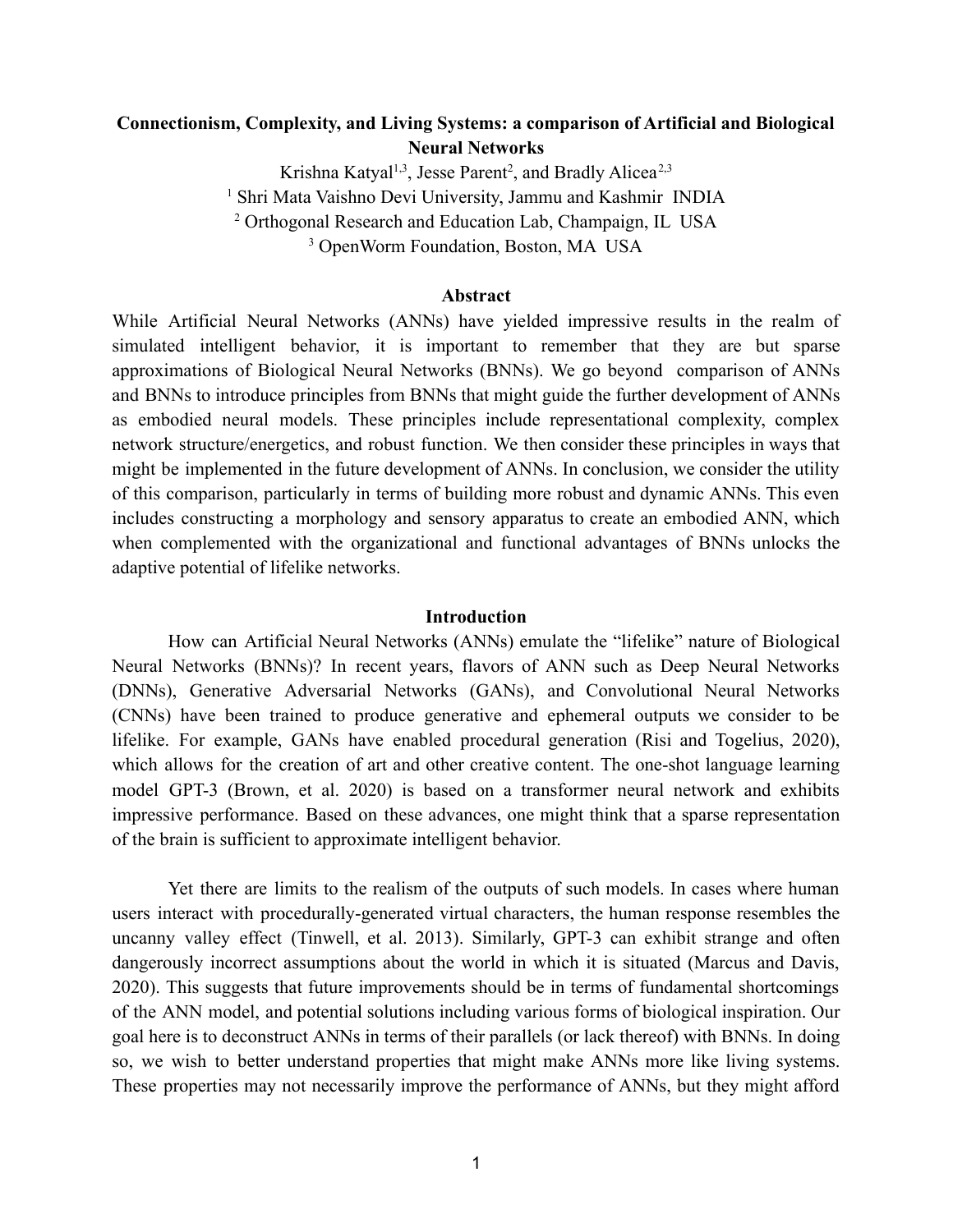higher order properties such as representational complexity, the relationship between energetics, information processing, and complex network structure, and an increase in robust function.

## **Comparison of ANNs and BNNs**

#### **Sparse Behavioral Output and Internal Representations of ANNs**

One fundamental problem with mapping ANNs to intelligent behavior is that neural networks were never meant to be behavioral engines, but rather explicit models of the internal world (Rumelhart and McClelland, 1986). As models of the internal milieu, however, they are emergentist structures which drive complex output behaviors nonetheless (Marco and Alberto, 2018; Wu, et al. 2020). Compare this to the reductionist nature of a Central Pattern Generator (CPG): a phenomenological internal model that produces easily interpretable behavioral output (Selverston, 1980).

The standard representation of an ANN exhibits three major differences as compared to BNNs. The first is that ANNs exploit computational parsimony over the complexity of neural biology. ANNs typically consist only of units (generic cell types), connections (an amalgam of axons and synapses), connection strengths (analogous to chemical connectivity), and activation functions (a stand-in for action potentials). By contrast, BNNs typically include biochemically complex neurons with support cells and dense connections across many other neurons. Critically, BNNs are hybrid digital-analog systems, which differs from the typically digital nature of ANNs. These properties point to a second difference, which is a homogenization of neural communication in ANNs versus BNNs. In ANNs, cells have no functional difference, and the structure of these networks is uniform. The third major difference involves energetic capacity and, perhaps more importantly, energetic constraints. This leads to the fourth difference, which is robust function in the face of ambiguous inputs or a lack of context.

# **Representational Complexity**

Drawing upon the notion of computational parsimony, ANNs are famous for their minimal representation (Rogers and McClelland, 2014; Hassabis, et al. 2017). This is particularly true with respect to BNNs (Figure 1). While ANNs provide a means for approximating the parallelism and combinatorial connectivity of the brain, they do not approximate the great complexity of neural tissues, or even the complexity of circuits such as those found in the retina or cerebellum. From a systems standpoint, the retina is but one example of a circuit that exhibits something we might refer to as neural spaghettification (Alicea, 2011). While the cells are arranged in layers, signals travel run a circuitous route which results from evolutionary processes (Gregory, 2008). Another example are the convolutions that define the surface of the Mammalian neocortex. In this case, we not only have a great complexity of cell types, electrical and chemical connections, and intercellular matrix, but also folds that exhibit a fractal dimensionality (Im, et al. 2006). This has implications for the BNN topology, which we will discuss later.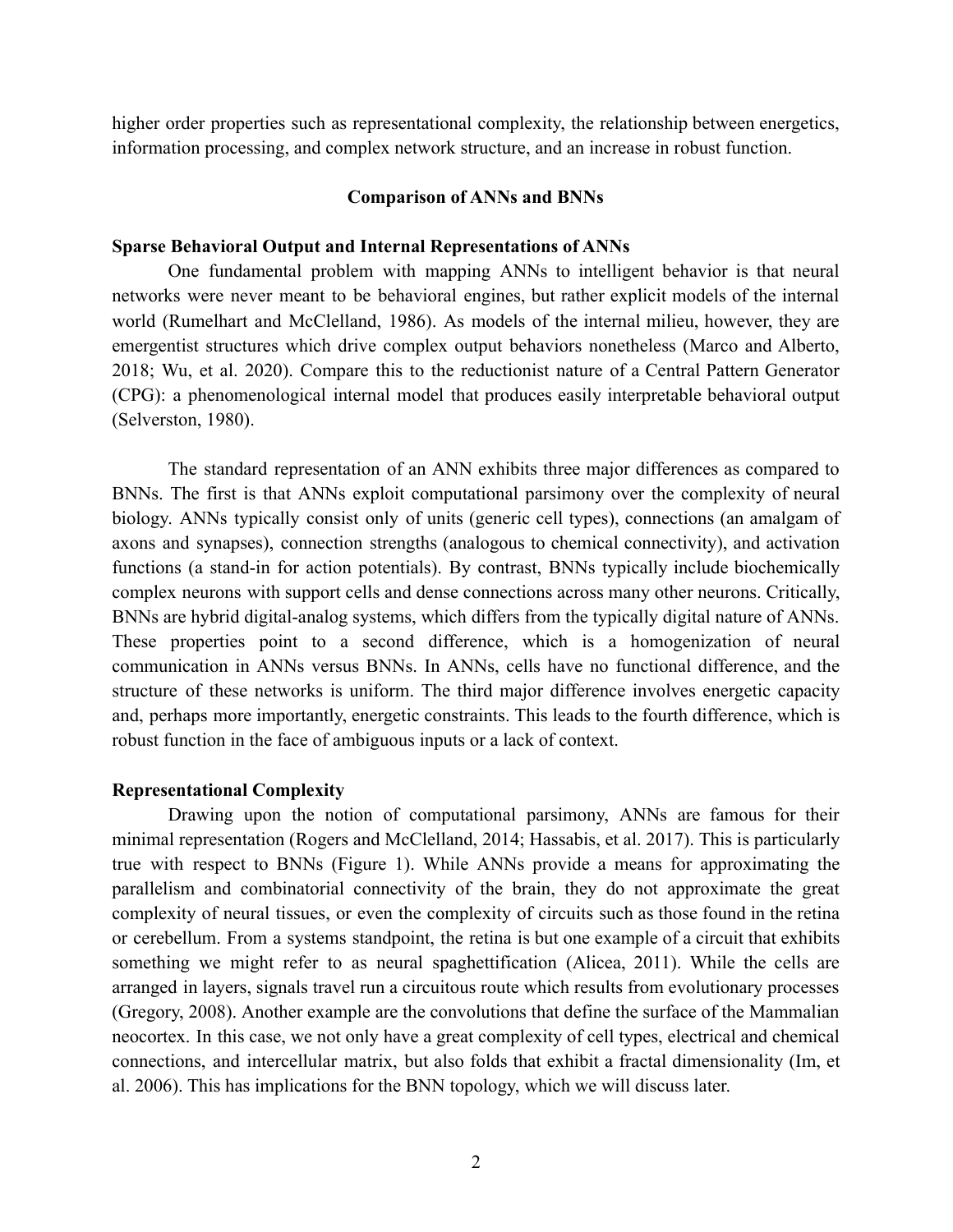This does not mean that ANNs are inferior to BNNs. In fact, ANNs and BNNs in the form of a Zebrafish connectome can yield convergent representations of environmental phenomena such as temperature (Haesemeyer, et al. 2019). One critical difference between ANNs and BNNs is the role of static training and biological plasticity. ANNs are defined by their thirst for data, namely labelled data. By contrast, BNNs can not only learn without prior knowledge, but also emerge from developmental precursors. Therefore, one major factor in allowing BNNs to deal with naive learning is the presence of an innate component. Indeed, ANNs do not have innate or biologically systemic components such as genomes or extended developmental and growth processes (Zador, 2019). While neuroevolution approaches (Angeline, et al. 1994; Stanley and Miikkulainen, 2002) apply evolutionary computing techniques to ANNs, they can only roughly approximate the complex biological substrate. The neurons of BNNs are reliant upon not only gene expression, but neurotransmitter dynamics and protein synthesis as well. Depending on the species, BNNs produce both reflexive, non-learned behaviors and complex acquired behaviors.



Figure 1. Multiple cells of a BNN architecture with a single unit of an ANN in the inset. Licensed under CC-BY 4.0. Courtesy Wikimedia and Lai, et al. 2015.

The typical representation of ANNs mentioned originates with McCulloch and Pitts (1943), but there have been other types of representation that stress the synaptic and dendritic aspects of BNNs. These include approaches such as dendritic computing (Poirazi and Mel, 2001;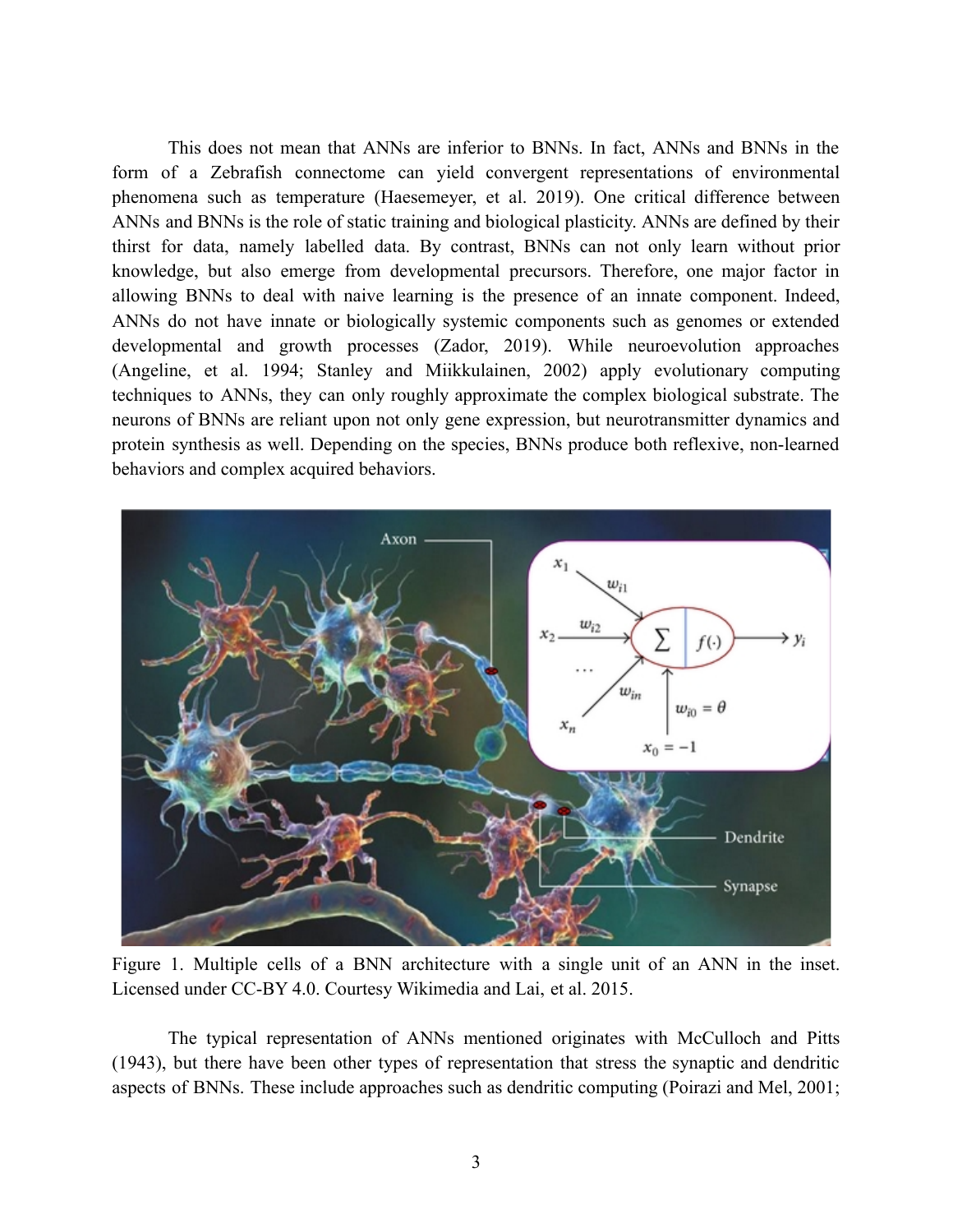London and Hausser, 2005; Mel, 2008; Jones and Kording, 2021) and sparse distributed representations (Cui et al, 2017). While these alternate forms of ANNs can perform quite capably, they still do not match the more complex behaviors associated with BNNs.

#### **Heterogeneity and Dynamism of Network Architecture**

In the recent literature on ANNs, the case has been made for introducing BNN-like heterogeneity into otherwise homogeneous ANNs. This case has largely been made with respect to structured architectures (Marblestone, et al. 2016) and anatomical complexity (Richards, et al. 2019). In terms of a structured architecture, ANNs should replicate the multiple systems of function found in a typical BNN. For example, the visual pathways of Mammalian brains involve multiple stages of processes in addition to interactions with attentional, emotional, and autonomic subsystems. These could be made salient in ANNs through the use of interconnected functional modules (Marblestone, et al. 2016). Anatomical complexity is particularly important in terms of enabling plasticity in the service of learning mechanisms. Ideally, learning rules adapted from BNNs may help us avoid the extensive bias and variance sometimes observed in ANNs (Richards, et al. 2019). This may enable durable neural representations that change over the course of learning. The inclusion of stochasticity in ANN function (Florensa, et al. 2017) may also contribute to more BNN-like performance (Harrison, et al. 2005). Taken collectively, this dynamism is a form of temporal heterogeneity, and complements topological heterogeneity by imitating the natural fluctuations of BNNs.

#### **Organizational Nature of BNNs and ANNs**

Another way to understand the complexity of BNNs (Figure 2) is to conceive of them as complex brain networks (Bullmore and Sporns, 2009). One defining feature network of complex BNN structure is the rich-club organization of connectomes in a number of species. The rich-club connectome has been most comprehensively studied in the nematode *C. elegans* (Towlson, et al. 2013), where a small subset of neurons are connected to most of the neurons in the entire BNN. This results in dense network hubs that exhibit power law behavior (Eguiluz, et al. 2005). One side effect of this type of organization is efficient neuronal processing of high amounts of information at a low energetic cost (Pedersen and Omidvarnia, 2016). In BNNs, the high energy consumption associated with metabolism is offset by hierarchical organization due to a few neurons doing most of the processing (Nigam, 2016). The human brain (a very large BNN) consumes around 20 watts/hour. This would be a good property for ANNs to emulate, as a large ANN running on a Graphics Processing Unit (GPU) consumes between 150 to 250 watts/hour.

The principle of heterogeneity can be realized by flexible network configurations exhibiting highly optimized topologies (Doyle and Carlson, 1999). In BNN, this is achieved using an all-to-all form of connectivity. By contrast, ANN layers are connected in a sequential fashion. In their standard form, this type of connectivity prevents the emergence of a rich-club type of hierarchical information flow. Viewing BNNs as complex networks, where cells are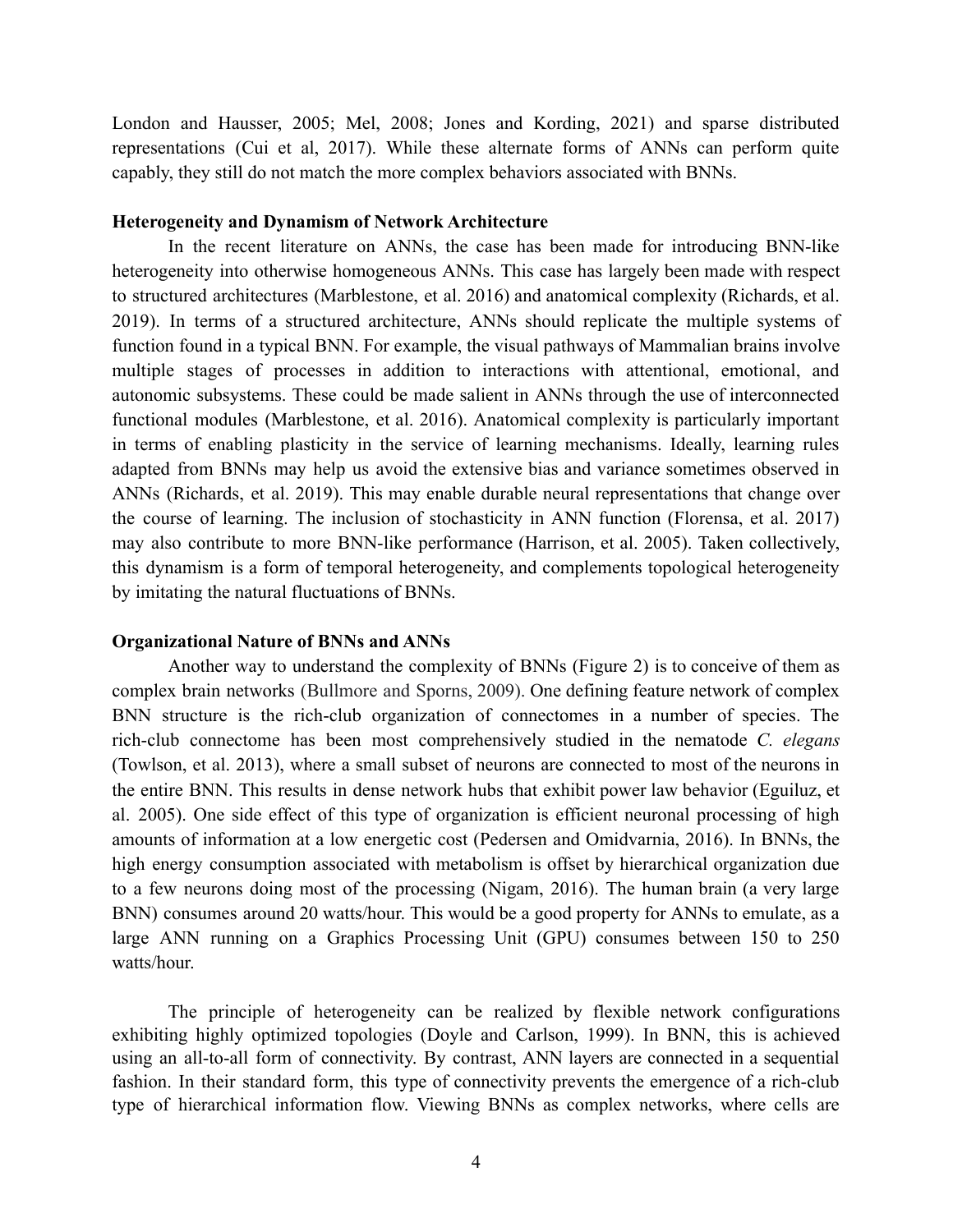connected in a potentially all-to-all manner, offers a new perspective on ANN configuration. Hinton (2021) has recently proposed the GLOM model, which considers the performance benefits of adding internal structure to ANN topologies. Yet topology is not the only consequence of the complex network approach. Whereas BNNs consist of asynchronous computing nodes, ANN have a more stereotypical structure of computational order and feedback, where the distribution of information flow is uniform across uniform layers of nodes. While traditional backpropagation allows for the improvisation of connection weights, it does not mimic the temporal order of BNNs, which have multiple processes going on at many different timescales.

Another property of BNNs is the role of opponent processes. Opponent processes in BNNs can be defined as physiological or autonomic forms of regulation: as one process shuts down, the other process turns on. This mechanism has been observed in the course of retinal function (Mills, et al. 2014), spatial navigation mechanisms in foraging social insects (Le Moel and Wystrach, 2020), and psychophysiological states such as addiction (Koob and Le Moal, 2008; Radke, et al. 2011). Crucially, this relies upon the existence of processes that are auxiliary to the network structure itself. BNNs as we have defined them are influenced by indirect processes such as metabolism, physiological homeostasis, and even waste disposal mechanisms such as the glymphatic system (Aaling Jessen, et al. 2015) that act to constantly refine a network's structure and function.

## **Robust function**

Opponent processes are a theory of function while also being a demonstration of our final comparative category: robustness of function. While the dynamic regulation of complementary processes is necessary for robustness, robust function also enables macro-scale capabilities in a BNN. In BNNs, robustness comes in two forms: fault tolerance and tolerance to ambiguity. Fault tolerance is the ability to overcome errors without compromising function. Regeneration after nervous system damage and invariance to environmental noise exemplify the function of fault tolerance mechanisms in BNNs. This latter example is related to tolerance to ambiguity, which for better or for worse allows BNNs to operate on the basis of intuition and heuristics.

What is the source of this robust function in the network itself? The key is that BNNs are defined by distributed and decentralized network topologies. We can understand this in terms of sensitivity analysis (for BNNs, see Wei, et al. 2018). Through this type of analysis, we find that while no single node is essential for continued network function, some nodes are more important than others. While BNNs are not completely decentralized, functions tend to be distributed across the network. In BNNs, the study of attack tolerance (Albert, et al. 2000; Achard, et al. 2006) shows that small-world network topologies are key to this resilience. While ANNs are also distributed, they do not exhibit the mix of decentralization and hierarchical organization that define BNNs. In BNNs, a decentralised architecture is in part enabled by the ability to self-regenerate (Seguin, et al. 2018), and so may need to be a feature of similarly designed ANNs.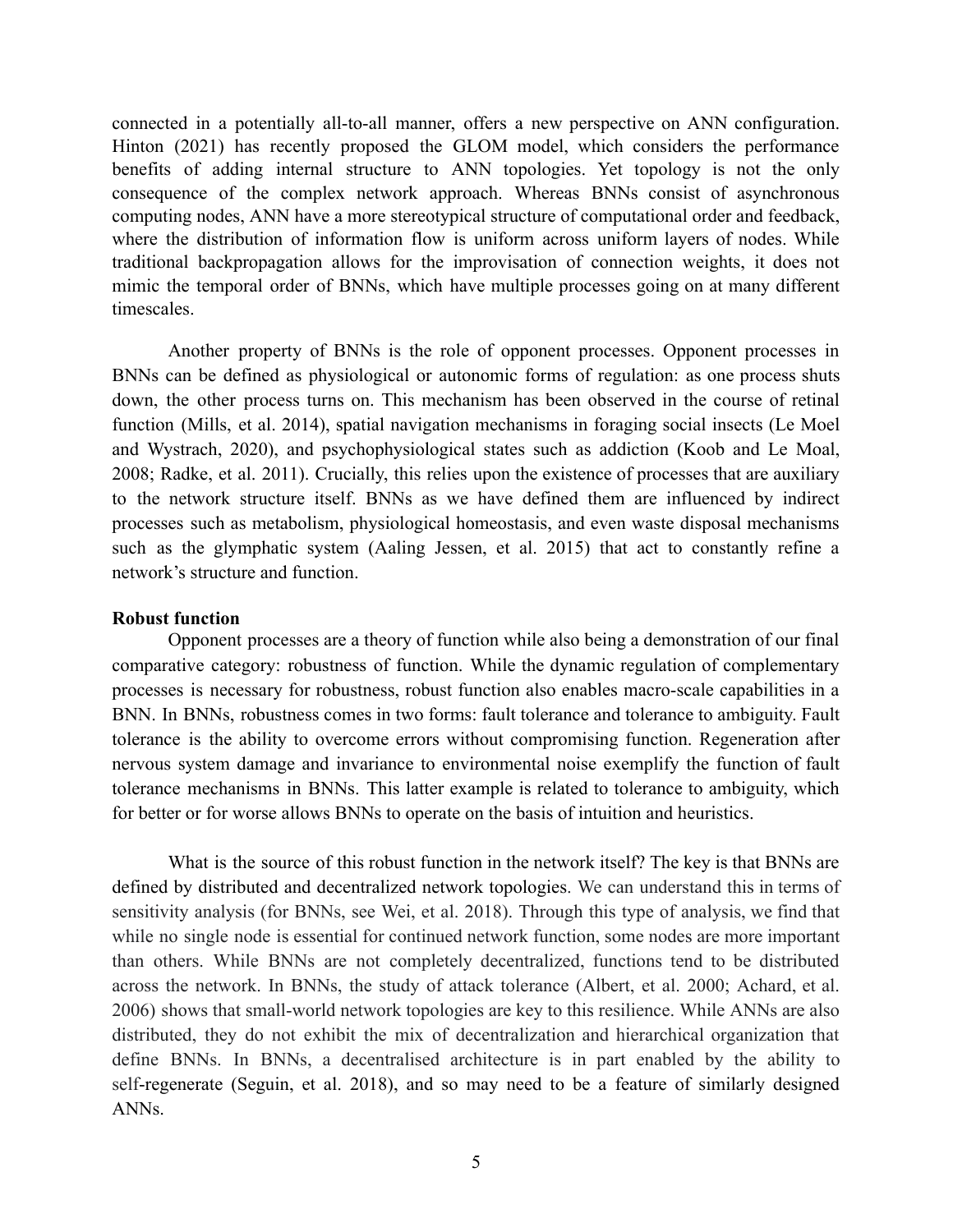

Figure 2. Drawing of many different neuronal morphologies observed in the auditory cortex. From "Texture of the Nervous System of Man and the Vertebrates'' by Santiago Ramon y Cajal. Courtesy: Wikimedia.

# **Why should we emulate BNNs?**

After evaluating the differences between ANNs and BNNs, one might inquire as to the point of such a comparison. After all, if ANNs yield powerful results, it should stand to reason that a weak analogy is sufficient. In fact, in the field of non-neuronal cognition (Baluska and Levin, 2016; Boisseau, et al. 2016), a similar interpretive analogy exists between functional biological networks on the one hand and intelligent, goal-directed outputs on the other. There are three analytical observations that show the parallels between ANNs and BNNs are more than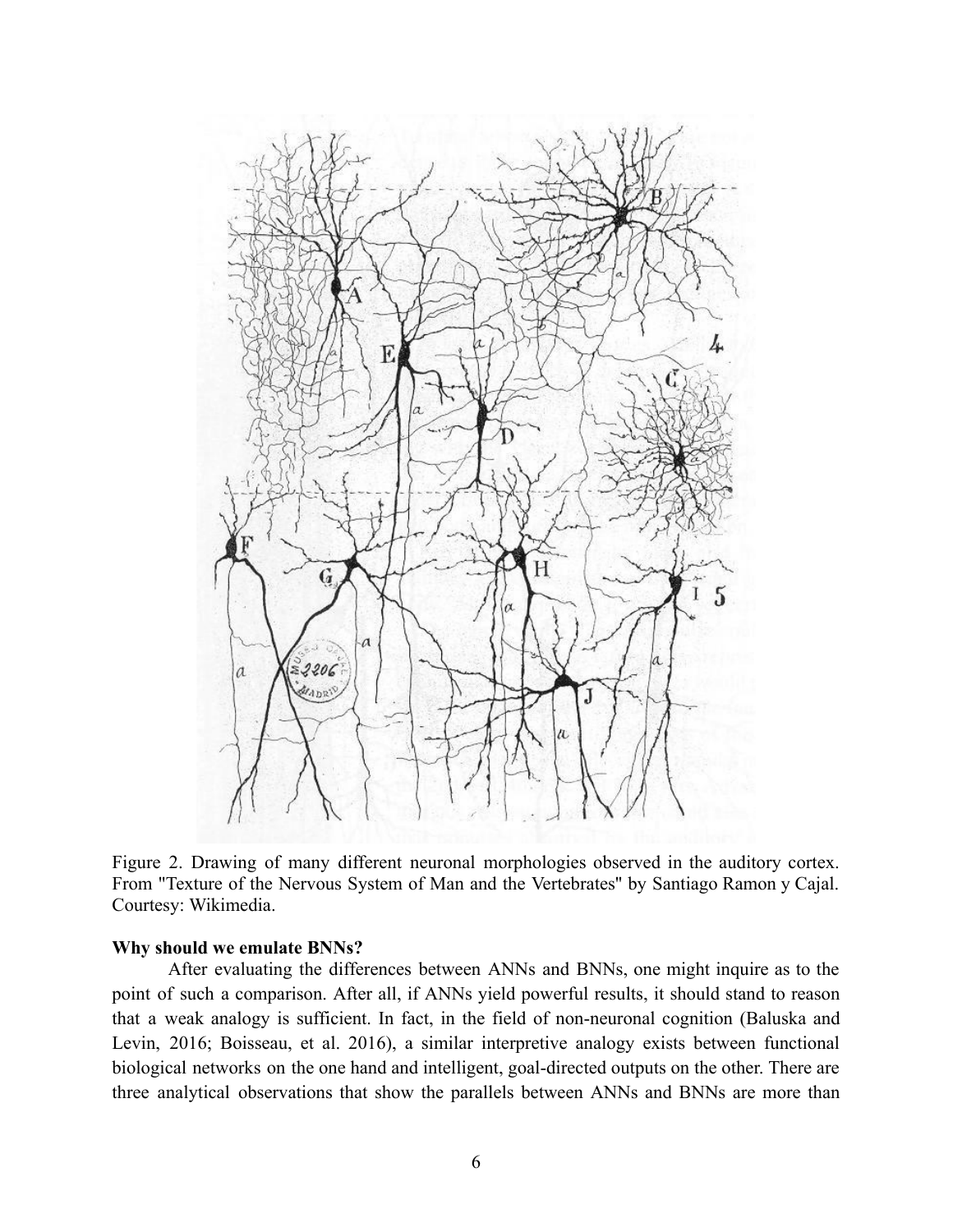simple analogies. The first of these is the use of common statistical techniques to analyze both types of networks. Both representational similarity analysis and (to a lesser extent) Bayesian approaches (Barrett, et al. 2019) allows us to understand the representations that are enabled by network topology. According to Petri, et al (2019), ANNs and BNNs must both manage a tradeoff between interactive and independent parallelism. Stated in terms of function, this is a relationship between generalizability of learning and efficient operation. Finally, ANNs can be mathematically reformulated as a directed graph, which enables the type of goal-directedness observed as outputs of a BNN (Guresen and Kayakutlu, 2011).

Another reason to emulate BNNs in the design of ANNs is to take advantage of the information processing capabilities of biological systems. We might ask the following question: is the computational power of connectionist systems due to its analogies with the brain (and cognition) or its analogies with complex systems? If the answer is the latter, then many systems that exhibit intelligent behavior without brains might serve to unify our understanding of the universals of intelligence by drawing parallels between ANNs and more exotic types of computational models such as reservoir computers or liquid state machines.

#### **ANNs as a phenotype for data**

Perhaps one way to make ANNs more realistic is to create embodied ANNs. Imagine if an ANN was connected to a virtual head, tail, and fins, similar to the axial organization of a BNN, its bilateral inputs, and its posterior outputs (see Figure 3). This provides both the basis for category formation and temporal causality, and is a consequence of the embodied nature of the embedding phenotype. From the standpoint of emulating BNNs, adding in anatomical context this introduces defined systems and pathways where behaviors are regulated over time and recognizable behaviors originate. The current trend in Artificial Intelligence is to create ever-more complex models. In the aforementioned case of GPT-3, models are expansive and are opaque in terms of explainability. While explainability is indeed a field of study, another concern is the lack of plausible behavior. One way to introduce such plausible behavior is to embed these networks in an embodied context. By creating constraints through physical or mechanical interactions with the environment, we may be able to provide enough rigidity in an ANN to steer the system output towards more plausibly realistic behavior.

#### **Summary**

We have assessed three major differences between ANNs and BNNs: representational complexity, dynamism and organizational structure, and robust function. In doing so, we have provided a number of areas of inquiry for future research. Particularly, we highlight the essential connection between regulatory systems, morphological context, and BNNs throughout the paper.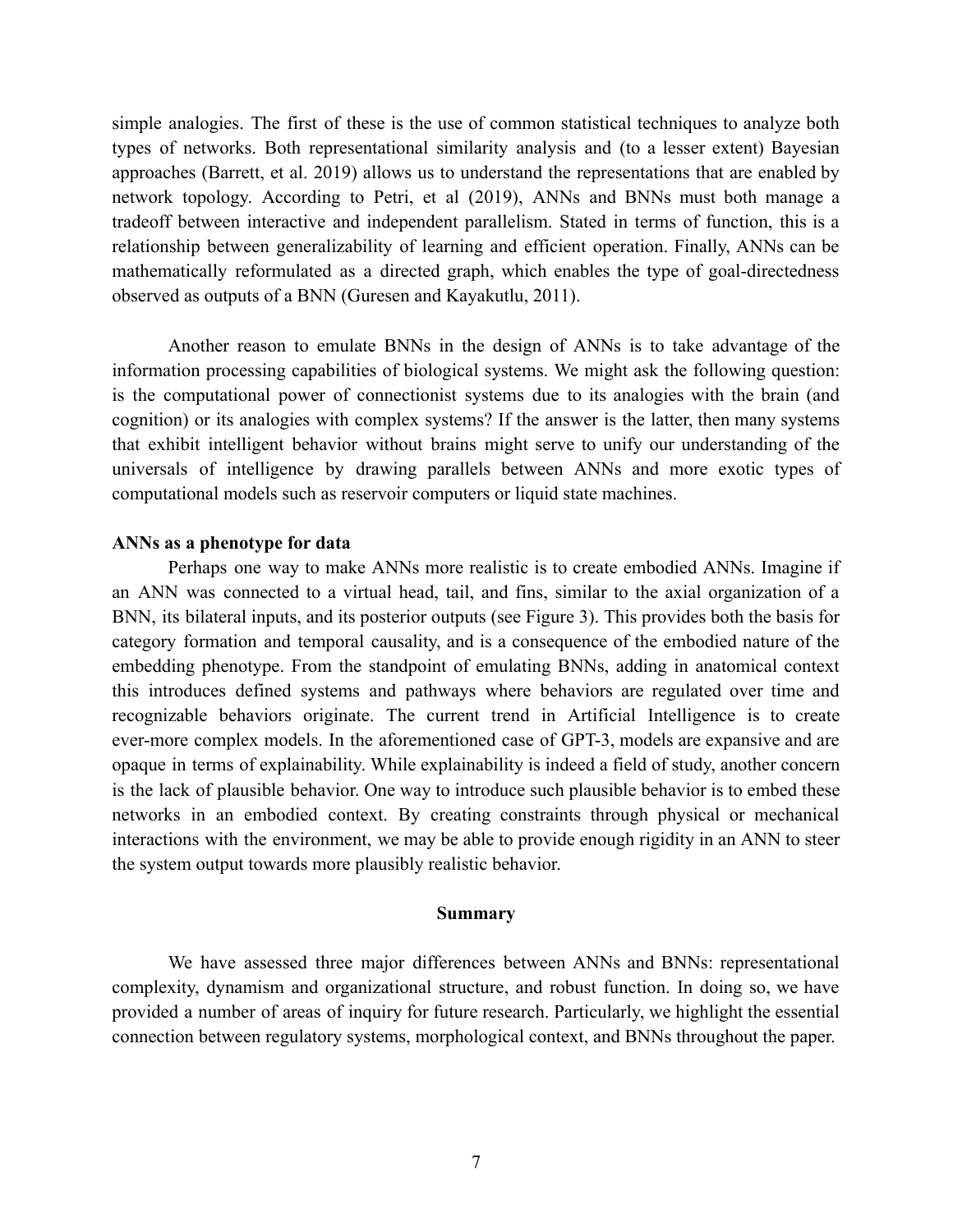Do ANNs require a support system to exhibit more lifelike behavioral outputs? To simulate this, we might consider hybrid computational models which combine ANNs with either models of reinforcement learning or evolutionary computation. A framework for some of these models already exists. One example comes from Hasson, et al. (2020), who established a connection between a potential multiobjective evolutionary fitness function in BNNs that is similar to how model parameters of an ANN are optimized. Another way to make ANNs more lifelike is to model ANNs with many of the physiological components of BNNs. This form of biological realism provides us with artificial systems that emulate simple nervous systems (Gleeson, et al. 2018; Sarma, et al. 2018) but not an analysis of large amounts of data.



Figure 3. A cartoon diagram of a phenotype for data similar to the developmental phenotypes in Alicea, et al (2021). A network topology is embodied in an animal pseudo-phenotype. In this example, there are two anatomical dimensions that provide spatial context: anterior-posterior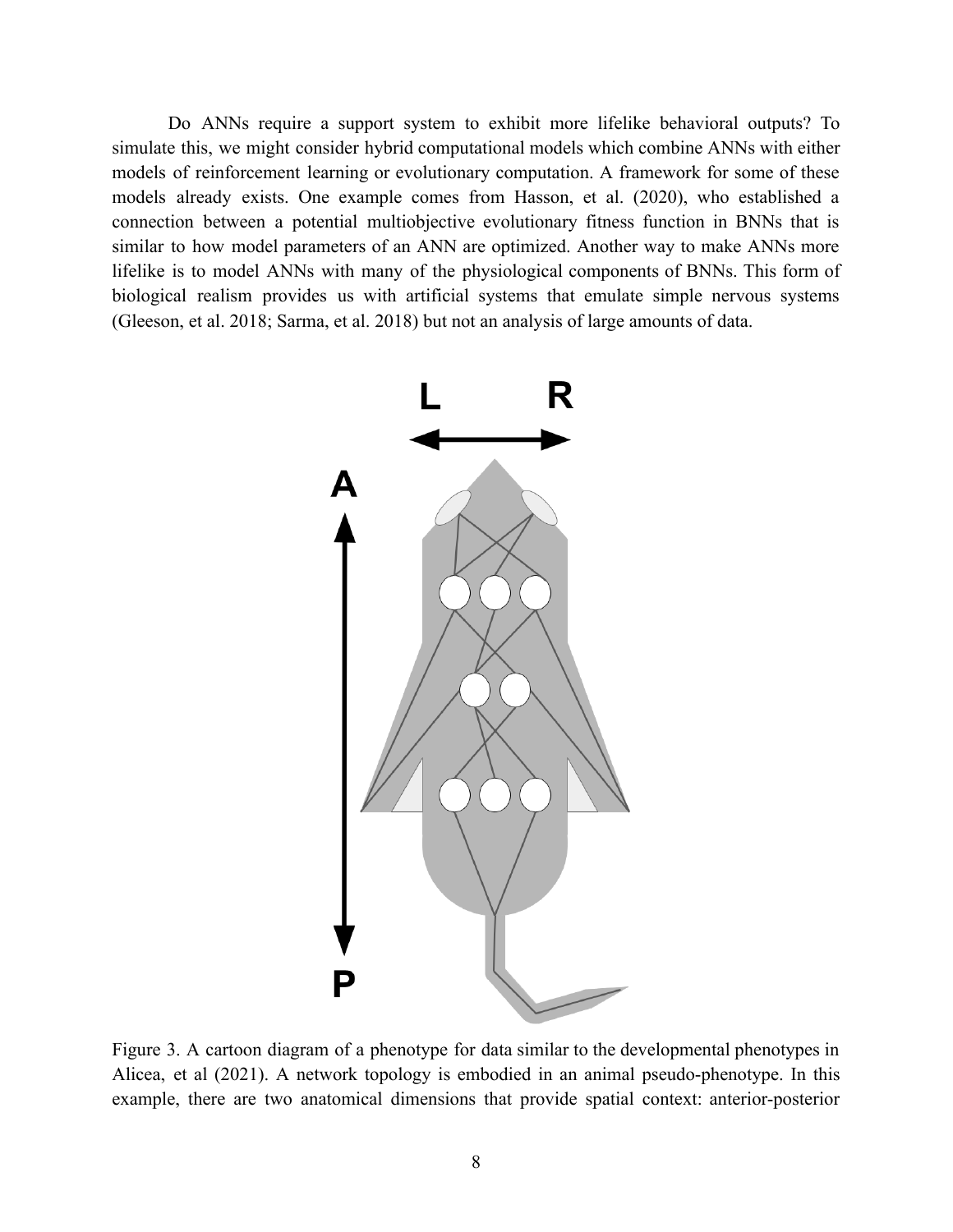(A-P) and left-right (L-R). The network has direct information (feedback) from the external environment, which might represent integration across different types of data, or different aspects of the same dataset. Input from the environment is bilateral and located in anterior portions of the network, while the output is oriented towards the tail (posterior end of the network). This provides both categorical and causal context, which may be used in lieu of supervision during learning.

Yet perhaps we can approach biological realism by using alternate strategies to implement ANNs rather than modifying the architecture. For example, unsupervised models optimized to imitate broad biological functions can perform similarly to functions such as visual processing and sensory learning (Zhuang, et al. 2021). Another approach called goal-driven deep learning utilizes a different objective than the typical ANN, and yields results more similar to BNNs (Yamins and DiCarlo, 2018). There are many research opportunities for Artificial Life researchers to contribute to understanding how we can close the gap between ANNs and BNNs, in addition to exploiting the details of BNNs to augment current ANN architectures.

**Acknowledgments**. We would like to thank the Neuromatch conference ([https://neuromatch.io/\)](https://neuromatch.io/) for the opportunity to develop these ideas in the form of a talk. Additional thanks go to the DevoWorm group (<https://devoworm.weebly.com/>) for feedback and perspective on this topic.

# **References**

Aalling Jessen, N., Finmann Munk, A.S., Lundgaard, I., and Nedergaard, M. (2015). The Glymphatic System: a beginner's guide. *Neurochemical Research*, 40(12), 2583-2599.

Achard, S., Salvador, R., Whitcher, B., Suckling, J., and Bullmore, E. (2006). A resilient, low-frequency, small-world human brain functional network with highly connected association cortical hubs. *Journal of Neuroscience*, 26, 63-72.

Albert, R., Jeong, H., and Barabási, A.L. Error and attack tolerance in complex networks. *Nature*, 406, 378–382 (2000).

Alicea, B. (2011). The "Machinery" of Biocomplexity: understanding non-optimal architectures in biological systems. *arXiv*, 1104.3559.

Alicea, B., Chakrabarty, R., Gopi, A., Lim, A., and Parent, J. (2021). Embodied continual learning across developmental time via developmental Braitenberg Vehicles. *arXiv*, 2103.05753.

Angeline, P.J., Saunders, G.M., and Pollack, J.B. (1994). An evolutionary algorithm that constructs recurrent neural networks. *IEEE Transactions on Neural Networks*, 5(5), 54–65.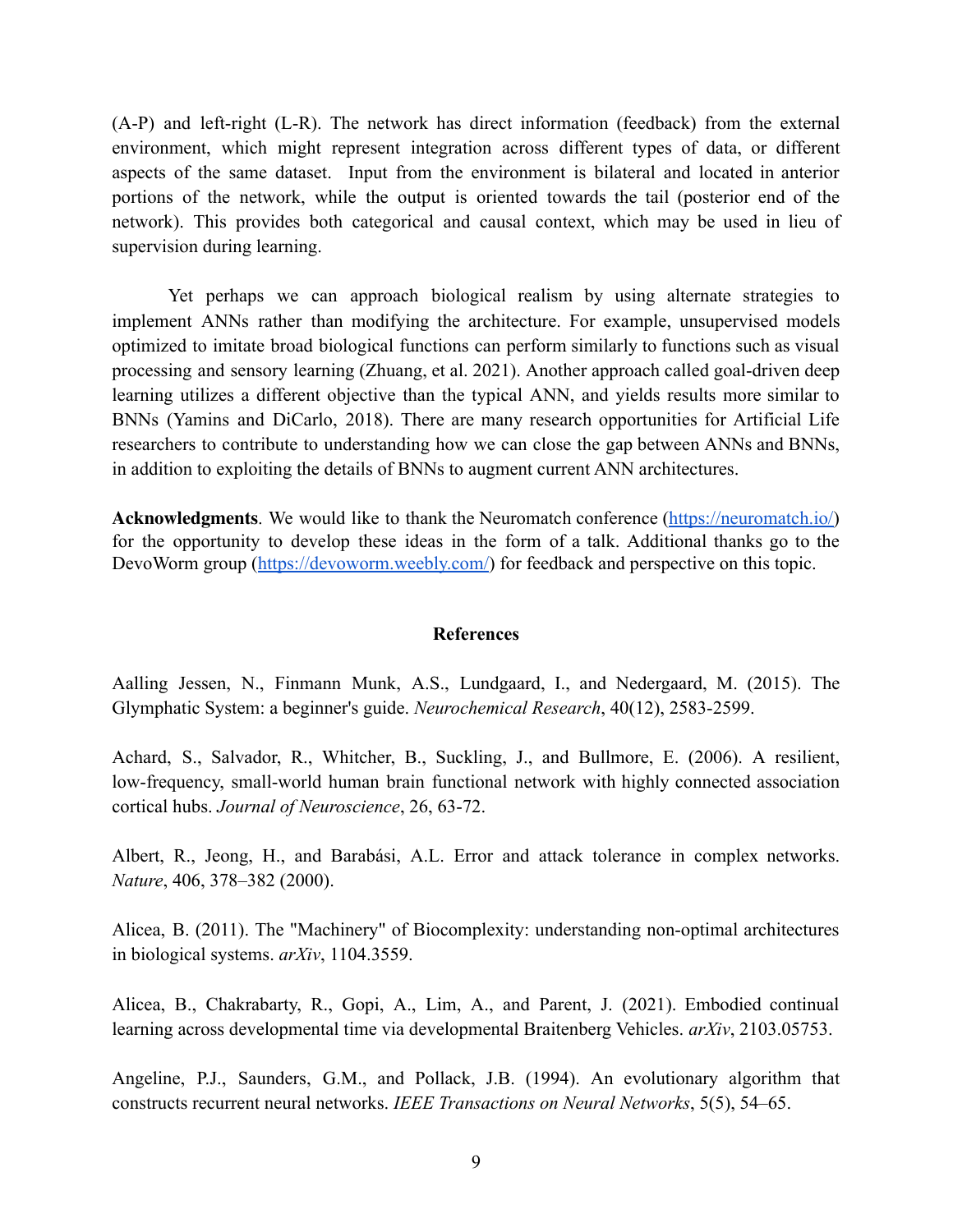Baluska, F. and Levin, M. (2016). On Having No Head: Cognition throughout Biological Systems. *Frontiers in Psychology*, 7, 902.

Barrett, D.G.T., Morcos, A.S., and Macke, J.H. (2019). Analyzing biological and artificial neural networks: challenges with opportunities for synergy. *Current Opinion in Neurobiology*, 55, 55-64.

Boisseau, R.P., Vogel, D., and Dussutour A. (2016). Habituation in non-neural organisms: evidence from slime moulds. *Proceedings of the Royal Society B*, 283, 20160446.

Brown, T.B., Mann, B., Ryder, N., Subbiah, M., Kaplan, J., Dhariwal, P., Neelakantan, A., Shyam, P., Sastry, G., Askell, A., Agarwal, S., Herbert-Voss, A., Krueger, G., Henighan, T., Child, R., Ramesh, A., Ziegler, D.M., Wu, J., Winter, C., Hesse, C., Chen, M., Sigler, E., Litwin, M., Gray, S., Chess, B., Clark, J., Berner, C., McCandlish, S., Radford, A., Sutskever, I., and Amodei, D. (2020). Language Models are Few-Shot Learners. *arXiv*, 2005.14165.

Bullmore, E. and Sporns, O. (2009). Complex brain networks: graph theoretical analysis of structural and functional systems. *Nature Reviews Neuroscience*, 10, 186–198.

Cui, Y., Ahmad, S., and Hawkins, J. (2017). The HTM Spatial Pooler—A Neocortical Algorithm for Online Sparse Distributed Coding. *Frontiers in Computational Neuroscience*, 11, 111.

Doyle, J. and Carlson,, J.M. (1999). Highly optimized tolerance: A mechanism for power laws in designed systems. *Physical Review E*, 60(2).

Eguiluz, V.M., Chialvo, D.R., Cecchi, G.A., Baliki, M., and Apkarian, A.V. (2005). Scale-Free Brain Functional Networks. *Physical Review Letters*, 94, 018102.

Florensa, C., Duan, Y., and Abbeel, P. (2017). Stochastic Neural Networks for Hierarchical Neural Networks. *Proceedings of the ICLR*, 5.

Gleeson, P., Lung, D., Grosu, R., Hasani, R., and Larson, S.D. (2018). c302: a multiscale framework for modelling the nervous system of *Caenorhabditis elegans*. *Philosophical Transactions of the Royal Society B*, 373(1758), 20170379.

Goulas, A., Damicelli, F., and Hilgetag, C.C. (2021). Bio-instantiated recurrent neural networks. *bioRxiv*, doi:10.1101/2021.01.22.427744.

Gregory, T.R. (2008). The Evolution of Complex Organs. *Evolution: Education and Outreach*, 1, 358–389.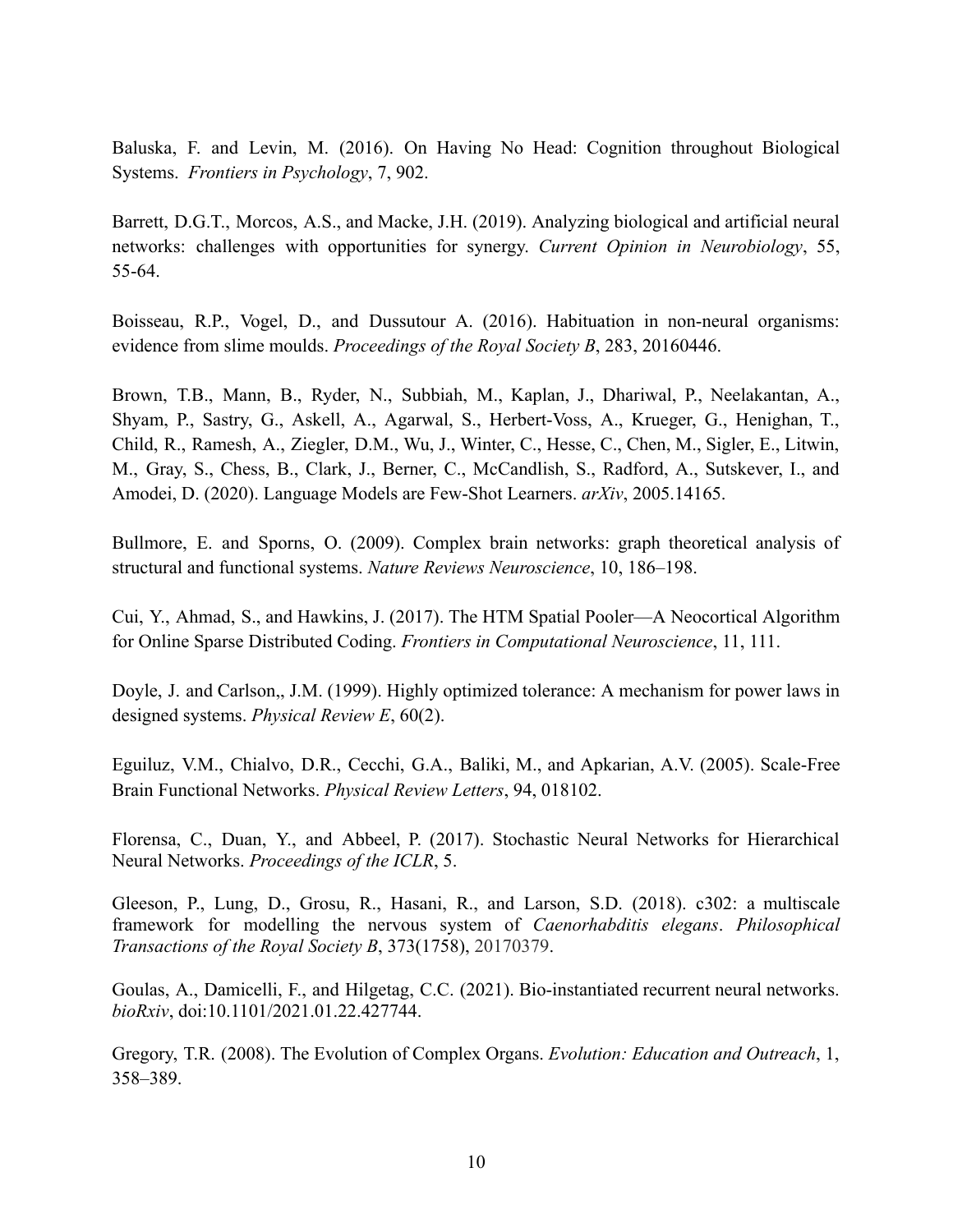Guresen, E. and Kayakutlu, G. (2011). Definition of artificial neural networks with comparison to other networks. *Procedia CS*, 3. 426-433.

Haesemeyer, M., Schier, A.F., and Engert, F. (2019). Convergent Temperature Representations in Artificial and Biological Neural Networks. *Neuron*, 103, 1123–1134.

Harrison, L.M., David, O., and Friston, K.J. (2005). Stochastic models of neuronal dynamics. *Philosophical Transactions of the Royal Society of London B*, 360(1457), 1075-1091.

Hassabis, D., Kumaran, D., Summerfield, C., and Botvinick, M. (2017). Neuroscience-Inspired Artificial Intelligence. *Neuron*, 95(2), P245-258.

Hasson, U., Nastase, S.A., and Goldstein, A. (2020). Direct Fit to Nature: An Evolutionary Perspective on Biological and Artificial Neural Networks. *Neuron*, 105(3), 416-434.

Hinton, G. (2021). How to represent part-whole hierarchies in a neural network. *arXiv*, 2012.12627.

Im, K., Lee, J-M., Yoon, U., Shin, Y-W., Hong, S-B., Kim, I-pY., Kwon, J.S., and Kim, S-I. (2006). Fractal dimension in human cortical surface: Multiple regression analysis with cortical thickness, sulcal depth, and folding area. *Human Brain Mapping*, 27(12), 994-1003.

Jones, I.S. and Kording, K.P. (2021). Do biological constraints impair dendritic computation? *arXiv*, 2103.03274.

Koob, G.F. and Le Moal, M. (2008). Neurobiological mechanisms for opponent motivational processes in addiction. *Philosophical Transactions of the Royal Society B*, 363, 3113–3123.

Lai, J., Qiu, J., Feng, Z., Chen, J., and Fan, H. (2015). Prediction of soil deformation in tunnelling using artificial neural networks. *Computational Intelligence and Neuroscience*, doi:10.1155/2016/ 6708183.

Le Moel, F. and Wystrach, A. (2020). Opponent processes in visual memories: A model of attraction and repulsion in navigating insects' mushroom bodies. *PLoS Computational Biology*, 16(2), e1007631.

London, M. and Hausser, M. (2005). Dendritic Computation. *Annual Review of Neuroscience*, 28, 503-532.

Marblestone, A. Wayne, G., and Kording, K..P. (2016). Towards an Integration of Deep Learning and Neuroscience. *Frontiers in Computational Neuroscience*, 10, 94.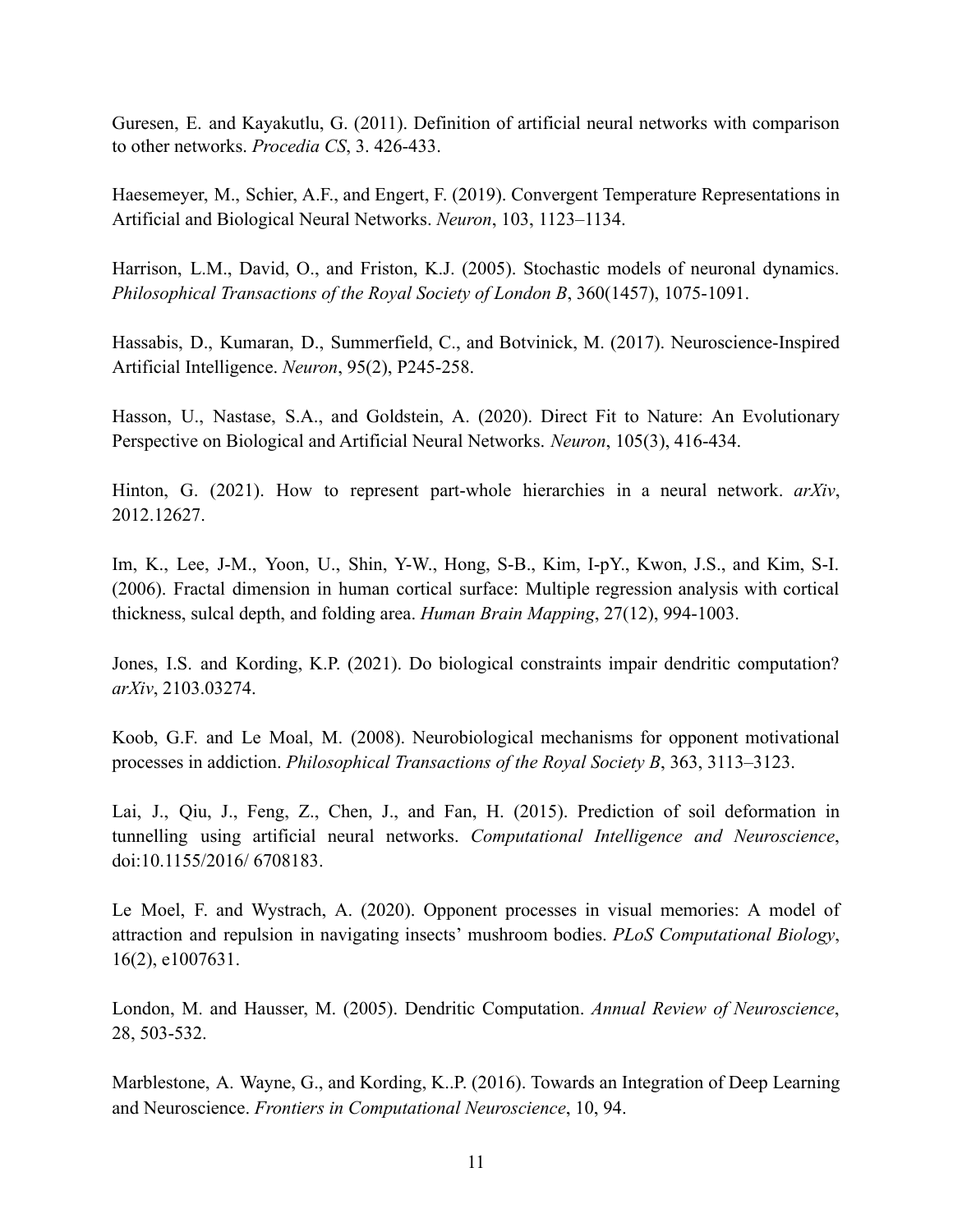Marco, Z. and Alberto, T. (2018). An emergentist perspective on the origin of number sense. *Philosophical Transactions of the Royal Society B*, 3732017004320170043.

Marcus, G. and Davis, E. (2020). GPT-3, Bloviator: OpenAI's language generator has no idea what it's talking about. *MIT Technology Review*, August 22.

McCulloch, W.S. and Pitts, W. (1943). A logical calculus of the ideas immanent in nervous activity. *Bulletin of Mathematical Biophysics*, 5(4), 115–133.

Mel, B.W. (2008). Information Processing in Dendritic Trees. *Neural Computation*, 6(6), 1031-1085.

Mills, S.L., Tian, L-M., Hoshi, H., Whitaker, C.M., and Massey, S.C. (2014). Three distinct blue-green color pathways in a Mammalian retina. *Journal of Neuroscience*, 34(5), 1760–1768.

Nigam, S., Shimono, M., Ito, S., Yeh, F-C. Timme, N., Myroshnychenko, M., Lapish, C.C., Tosi, Z., Hottowy, P., Smith, W.C., Masmanidis, S.C., Litke, A.M., Sporns, O., and Beggs, J.M. (2016). Rich-club organization in effective connectivity among cortical neurons. *Journal of Neuroscience*, 36, 670–684.

Pedersen, M. and Omidvarnia, A. (2016). Further Insight into the Brain's Rich-Club Architecture. *Journal of Neuroscience*, 36(21), 5675-5676.

Petri, G., Musslick, S., Dey, B., Ozcimder, K., Turner, D., Ahmed, N.K., Willke, T.L., and Cohen, J.D. (2021). Topological limits to the parallel processing capability of network architectures. *Nature Physics*, doi:10.1038/s41567-021-01170-x.

Poirazi, P. and Mel, B.W. (2001). Impact of active dendrites and structural plasticity on the memory capacity of neural tissue. *Neuron*, 29, 779–796.

Radke, A.K., Rothwell, P.E., and Gewirtz, J.C. (2011). An Anatomical Basis for Opponent Process Mechanisms of Opiate Withdrawal. *Journal of Neuroscience*, 31(20), 7533–7539.

Richards, B.A., Lillicrap, T.P., Beaudoin, P., Bengio, Y., Bogacz, R., Christensen, A., Clopath, C., Ponte Costa, R., de Berker, A., Ganguli, S., Gillon, C.J., Hafner, D., Kepecs, A., Kriegeskorte, N., Latham, P., Lindsay, G.W., Miller, K.D., Naud, R., Pack, C.C., Poirazi, P., Roelfsema, P., Sacramento, J., Saxe, A., Scellier, B., Schapiro, A.C., Senn, W., Wayne, G., Yamins, D., Zenke, F., Zylberberg, J., Therien, D., and Kording, K.P. (2019). A deep learning framework for neuroscience. *Nature Neuroscience*, 22(11), 1761-1770.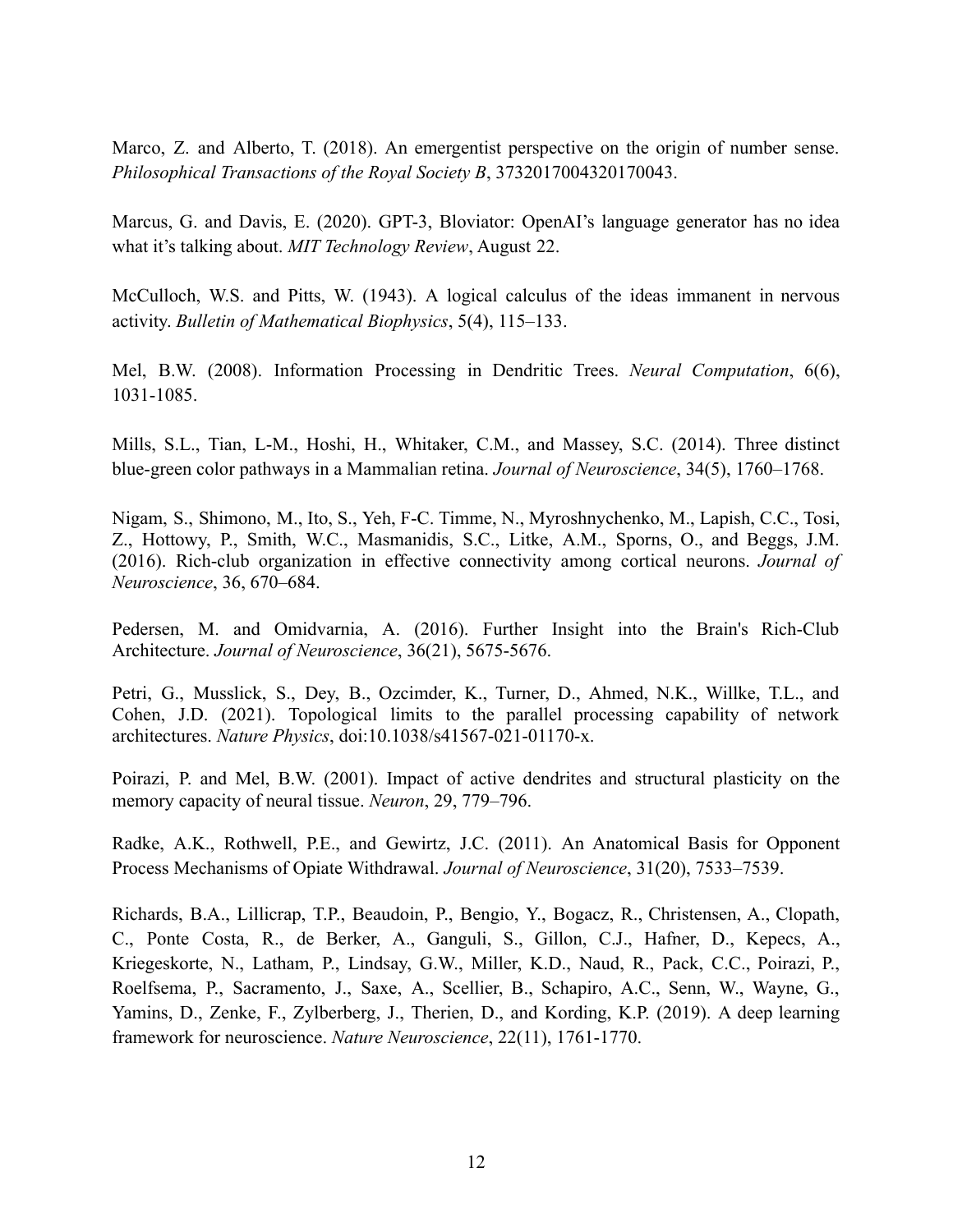Risi, S. and Togelius, J. (2020). Increasing generality in machine learning through procedural content generation. *Nature Machine Intelligence*, 2, 428–436.

Rogers, T.T. and McClelland, J.L. (2014). Parallel Distributed Processing at 25: Further Explorations in the Microstructure of Cognition. *Cognitive Science*, 38, 1024–1077.

Rumelhart, D.E. and McClelland, J.L. (1986). Parallel Distributed Processing: explorations in the microstructure of cognition. Volume I: Foundations of Computational Models of Cognition and Perception. MIT Press, Cambridge, MA.

Sarma, G.P., Lee, C-W., Portegys, T., Ghayoomie, V., Jacobs, T., Alicea, B., Cantarelli, M., Currie, M., Gerkin, R.C., Gingell, S., Gleeson, P., Gordon, R., Hasani, R.M., Idili, G., Khayrulin, S., Lung, D., Palyanov, A., Watts, M., and Larson, S.D. (2018). OpenWorm: overview and recent advances in integrative biological simulation of *Caenorhabditis elegans*. *Philosophical Transactions of the Royal Society B*, 373(1758), 20170382.

Seguin, C., van den Heuvel, M.P., and Zalesky, A. (2018). Navigation of brain networks. *PNAS*, 115(24), 6297-6302.

Selverston, A.I. (1980). Are central pattern generators understandable? *Behavioral and Brain Sciences*, 3, 535-571.

Stanley, K.O. and Miikkulainen, R. (2002). Evolving Neural Networks through Augmenting Topologies. *Evolutionary Computation*, 10(2), 99–127.

Tinwell, A., Abdel Nabi, D., and Charlton, J.P. (2013). Perception of psychopathy and the Uncanny Valley in virtual characters. *Computers in Human Behavior*, 29(4), 1617-1625.

Towlson, E.K., Vertes, P.E., Ahnert, S.E., Schafer, W.R., and Bullmore, E.T. (2013). The rich club of the *C. elegans* neuronal connectome. *Journal of Neuroscience*, 33(15), 6380-6387.

Wei, K., Cieslak, M., Greene, C., Grafton, S.T., and Carlson, J.M. (2017). Sensitivity analysis of human brain structural network construction. *Network Neuroscience*, 1(4), 446-467.

Wu, Z., Kwon, M., Daptardar, S., Schrater, P., and Pitkow, X. (2020). Rational thoughts in neural codes. *PNAS*, 117(47), 29311-29320.

Yamins, D.L. and DiCarlo, J.J. (2016). Using goal-driven deep learning models to understand sensory cortex. *Nature Neuroscience*, 19, 356–365.